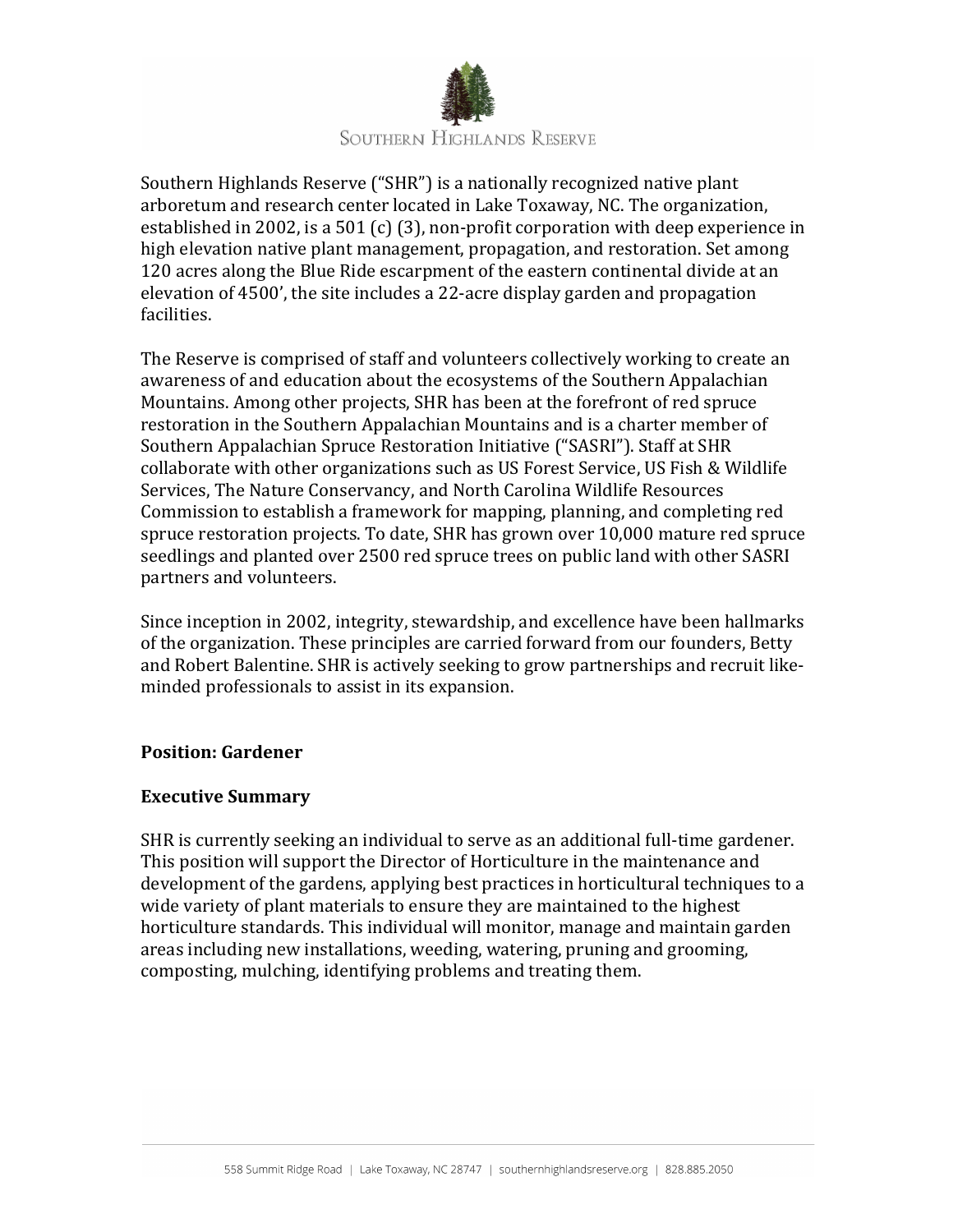

## **Outcomes**

SHR is a nationally recognized native plant arboretum and research center dediciated to sustaining the natural ecosystems of the Blue Ridge Mountains. We accomplish this mission through the preservation, cultivation and display of plants native to the region, and by advocating for their value through education, restoration and research. Our staff functions as a single team, dedicated to outstanding guest and partner service and excellence in conservation. To adhere to our culture of excellence, we have defined the following outcomes for this position.

Demonstrate and understand internal and external requirements in regard to all tasks by:

- Following established operating procedures and policies
- Taking direction while showing initiative, and thriving in a work environment where all staff wear many hats
- Communicating effectively with colleagues and showing enthusiasm for working in a team environment
- Creatively problem-solve new solutions to tasks and problems
- Maintaining gardens with pride and ownership, achieving a high standard of aesthetic display

# **Job Description**

Gardening & Landscaping:

- Maintain all plantings on a daily basis, including watering, weeding, deadheading, mulching, fertilizing, pruning, and other maintenance as directed
- Operate and maintain tools and equipment, including blowers, trimmers, utility and company vehicles to transport materials and equipment
- Maintain landscape features such as walkways, stonework, and trails as directed
- Monitor garden conditions for visitor safety and reporting problems to supervisor
- Report problems related to pests, diseases, and/ or damage to gardens and ground
- Assist with propagation of plants, seed collecting, and other greenhouse tasks
- Assist with record keeping related to chemical applications, plant documentation, and equipment inventory
- Supervise and work with garden volunteers
- Work with SHR colleagues on conservation and restoration projects
- Perform tasks related to weather protection to include repair work related to storm damage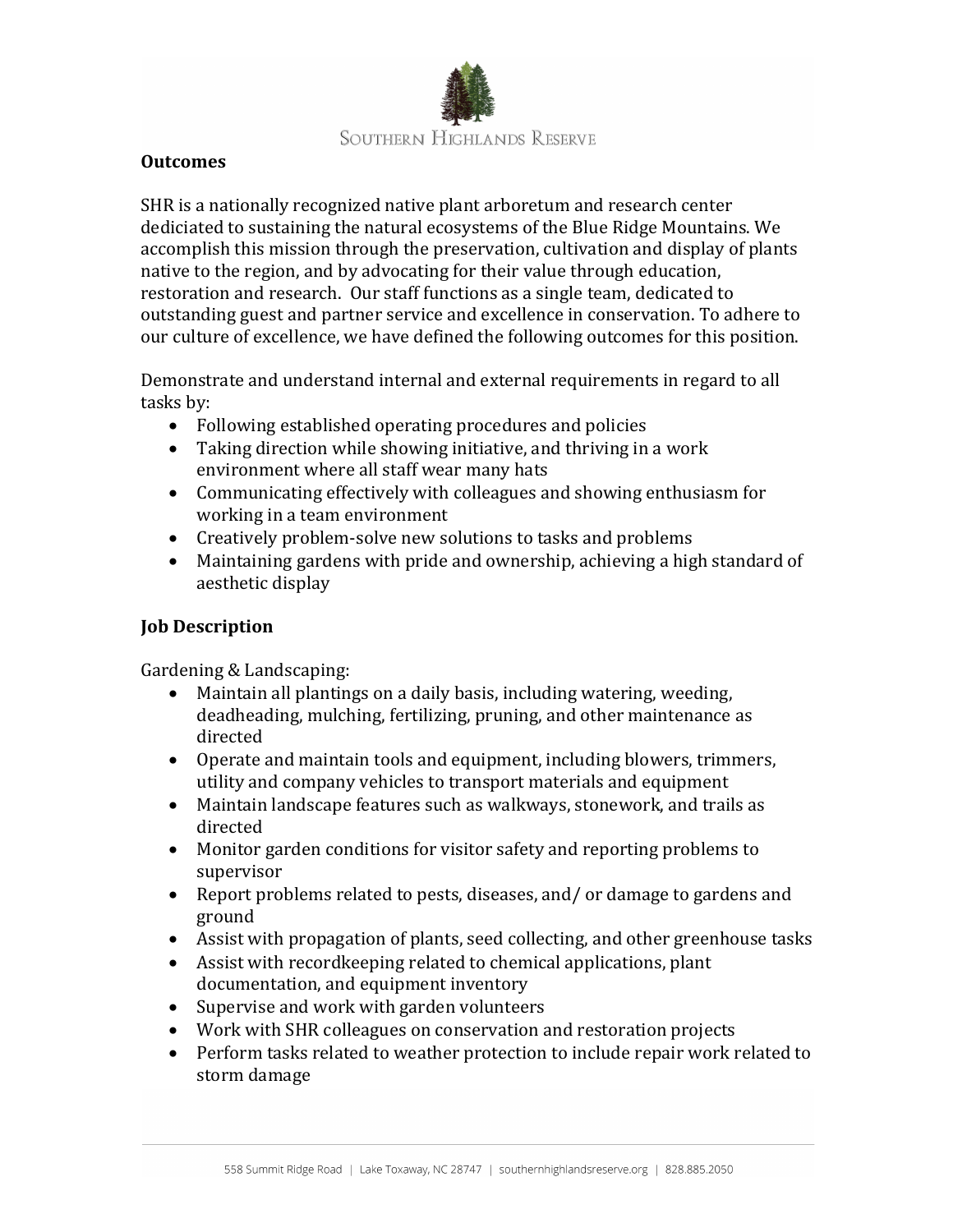

## **SOUTHERN HIGHLANDS RESERVE**

- Perform proper weeding by hand in landscape beds to create a neat, clean appearance and inhibit the growth of weeds
- Assist with landscape renovations to include performing landscape construction to improve the visual impact of the garden
- Assist with tour and event setup and breakdown as required
- Maintain cleanliness of all assigned areas as needed
- Perform other duties as assigned

Qualifications: 

- Working knowledge of methods, materials, techniques, tools and equipment used in a wide variety of grounds maintenance activities.
- Knowledge of the planting and care of native perennials, woody shrubs, and trees, and the appropriate control measures of their major pests and diseases.
- Proficient in the use of computers and MS Office applications.
- Ability to lift, carry, push or pull 50 pounds. Position often requires strenuous activity outdoors with exposure to a variety of conditions ranging from hot and humid to cold and wet.
- Minimum of 5 years of experience in horticulture, landscaping, or any combination of related skills.
- Proficiency with irrigation installation and repairs.
- Comfortable performing minor repairs on power equipment.
- Preference will be given to those candidates with experience in a public garden or museum environment.

Competencies

- 1) Analytical Thinking
- Ability to think logically through a situation to identify and avoid potential pitfalls and arrive at the best-case and most feasible outcome
- 2) High Standards/Attention to Detail
- Extreme attention to detail
- Treat every task and project diligently
- Calmly maintain standards of excellence when under high stress or when presented with tight deadlines
- Outstanding ability to communicate and listen
- Ability to provide and receive information and instruction and respond accordingly in a professional and friendly manner in both verbal and written format.